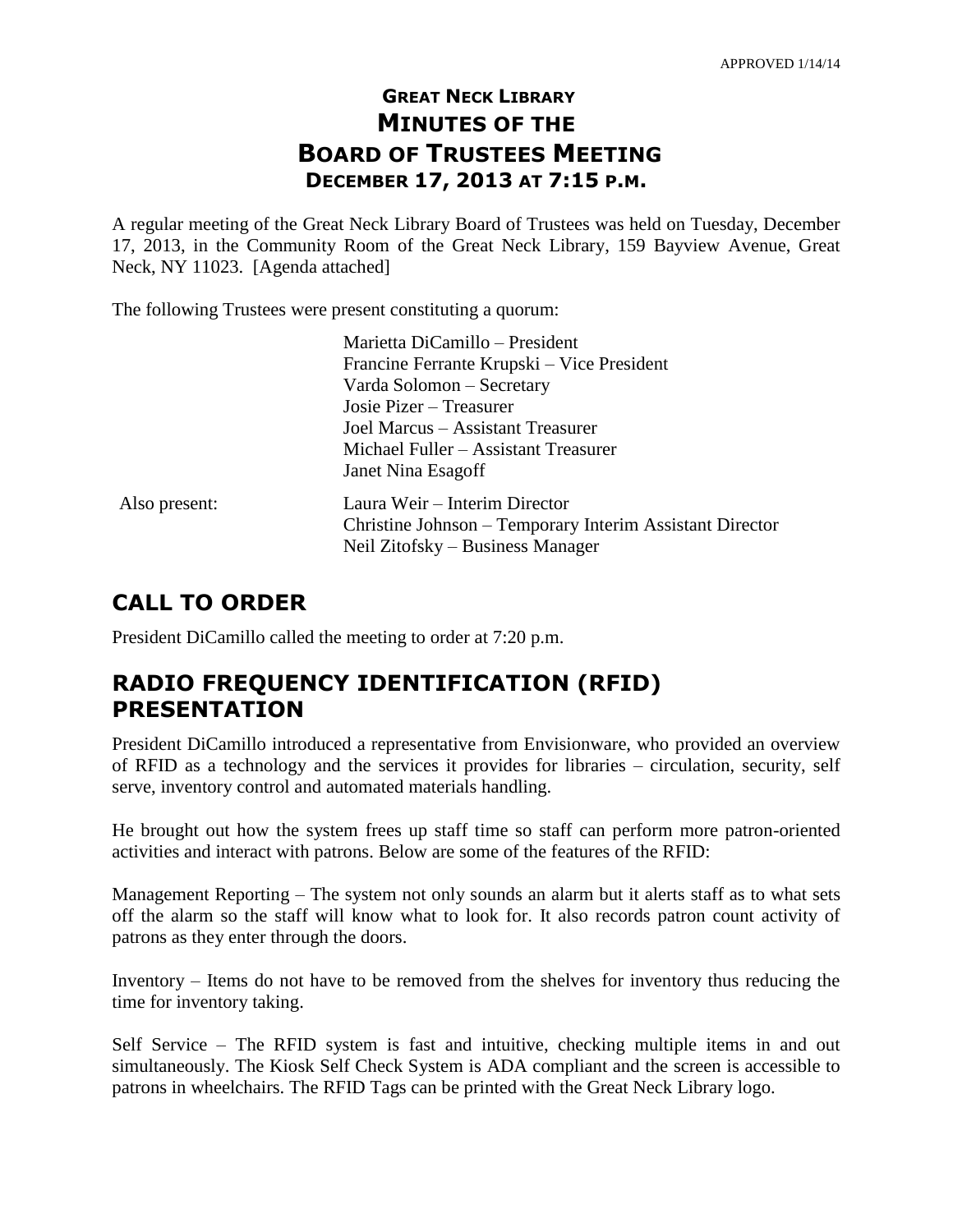He then showed a sample of the RFID reader and what it looks like. It can read a tag that is on the inside of a book without having to open the book. The system scans and transfers all information from the book to the RFID. The Mobile Conversion Cart can tag the items without having to physically remove them from the shelves. The cart can be rented for up to three months or it can be purchased.

 $\overline{\phantom{a}}$  , and the contract of the contract of the contract of the contract of the contract of the contract of the contract of the contract of the contract of the contract of the contract of the contract of the contrac

Security Gate – it gives off a red glow when the alarm goes off to alert staff. The alarm volume is adjustable.

Patron Counter – is a radar based technology installed in the gates to record patron activity upon entering the library.

There is also a handheld wand, actually a bluetooth wireless recorder, to do inventory without removing items from the shelf.

Material Handling Sorter – it rejects any item on the conveyor belt without a tag or with an unreadable tag. It can sort into 3-253 bins in a very quiet, below-conversation level.

The presentation was followed by questions and answers and a discussion of the costs involved. There is an ongoing cost for the RFID tags ranging from 17 cents a book to 65 cents for AV item.

President DiCamillo asked for his suggestion on how to handle the tagging of books when the library is closed for renovation. His recommendation is to tag either when the books are being boxed or being removed from the boxes.

*Pubic Comment: Karen Rubin, Marianna Wohlgemuth*

## **MINUTES**

**Upon motion by Varda Solomon, seconded by Josie Pizer, and after discussion, it was,**

**RESOLVED,** that the Great Neck Library Board of Trustees approve the Minutes of November 25, 2013, as presented.

Trustee Solomon noted a typo. On page 7 under the Interim Director's Report on line 5 – Member Library Director's Meeting at NLS, change November to December.

**Francine Ferrante Krupski moved and Mike Fuller seconded for the Minutes to be amended to incorporate this change.**

**VOTE:** Yes – 7 (DiCamillo, Ferrante Krupski, Fuller, Marcus, Nina Esagoff, Pizer, Solomon) *MOTION CARRIED UNANIMOUSLY*

# **TREASURER'S REPORT**

**Upon motion by Josie Pizer, seconded by Varda Solomon, and after discussion, it was,**

**RESOLVED,** that the Great Neck Library Board of Trustees accept the following financial reports which have been reviewed by the Treasurer: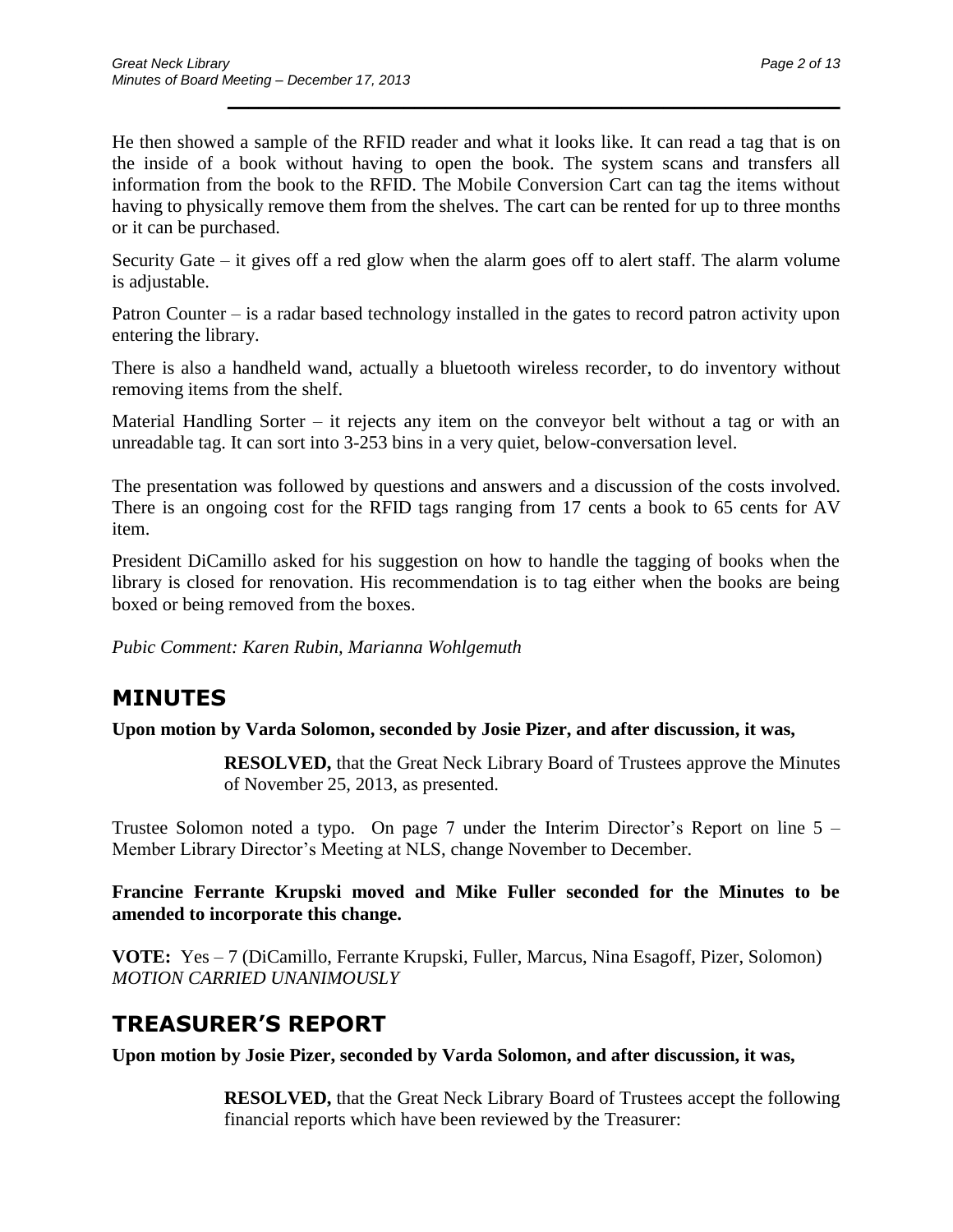- December 17, 2013, Treasurer's Report;
- Warrant dated November 9, 2013 through December 6, 2013, paid checks numbered 0031684 through 0031689, 0031714 through 0031718, 1226 through 1267 and 47527 through 47557, and To-Be-Paid Checks numbered 47558 through 47649, the sums set against their respective names, amounting in the aggregate to \$306,161.12;

 $\overline{\phantom{a}}$  , and the contract of the contract of the contract of the contract of the contract of the contract of the contract of the contract of the contract of the contract of the contract of the contract of the contrac

• Payroll Warrants for pay dates November 14, 2013, and November 27, 2013, which have been reviewed by the Treasurer, in the amounts of \$156,880.13 and \$157,838.89 respectively, for a total of \$314,719.02;

**VOTE:** Yes – 7 (DiCamillo, Ferrante Krupski, Fuller, Marcus, Nina Esagoff, Pizer, Solomon) *MOTION CARRIED UNANIMOUSLY*

# **PAYROLL CHANGES**

### **Upon motion by Josie Pizer, seconded by Joel Marcus, and after discussion, it was,**

**RESOLVED,** that the Great Neck Library Board of Trustees accept the Payroll Changes of November 9, 2013 through December 6, 2013 as presented, and which have been reviewed by the Finance Committee.

**VOTE:** Yes – 7 (DiCamillo, Ferrante Krupski, Fuller, Marcus, Nina Esagoff, Pizer, Solomon) *MOTION CARRIED UNANIMOUSLY*

# **REPORTS**

## **Branch Committee**

Chair Michael Fuller reported that programs are moving nicely at the branches but the main focus is preparing the branches for the relocation of material and programs, as well as the renovation of the Parkville Branch. The reference desk at Station has been moved up to the front, close to the circulation desk. He thanked two of the three branch heads for including program statistics in their reports. The next Branch Committee meeting was announced as January 2, 2014 at Parkville.

## **Building Advisory Committee (BAC)**

President DiCamillo reported that the committee will meet with Dominick Calgi on December 19, at 7:00 p.m. at Main. Mr. Calgi is putting together an agenda which she will distribute tomorrow.

## **Outreach**

The committee met on Tuesday, December 3, 2013 at 7:00 p.m. at the Station Branch. Board Members **–** Josie Pizer (chair), Joel Marcus; Members of the Public **–** Michael Currie, Amy Levinson, Marianna Wohlgemuth**;** Library Professional **–** Christine Johnson, Interim Assistant Library Director

• Next meetings  $-1/8/14$  and  $1/29/14$ , at 7:00 p.m., Station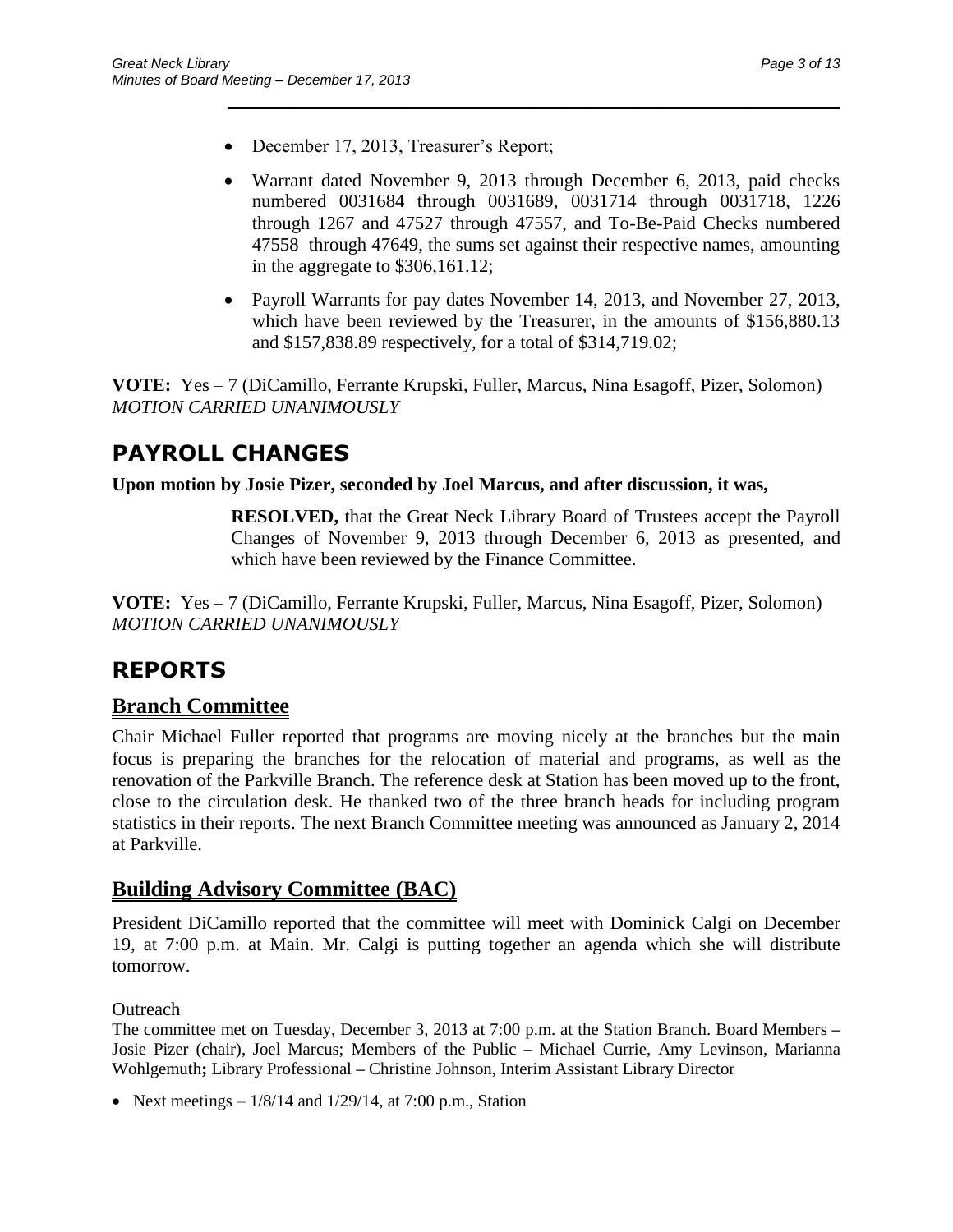• The Outreach Process will continue until project completion. The committee is planning its first newsletter. Based on the discussion and positive past experience the write up will be sent to all committee members who will have one go around for edits, and the 2nd draft will go to Marietta for her edits/comments and then to Chris for layout and print.

 $\overline{\phantom{a}}$  , and the contract of the contract of the contract of the contract of the contract of the contract of the contract of the contract of the contract of the contract of the contract of the contract of the contrac

 Distribution process – each branch and Main will have a small table that will be visible and accessible to patrons coming into each library with signs, poster board on card board easel that indicate a news letter to be taken.

- The staff will be responsible for seeing that the material is refilled if necessary. The newsletter will be posted on the web site and updated accordingly. As in the past, Chris will continue to see that this is done efficiently.
- at this point it was thought that once a month will be a good frequency for each new newsletter
- Format Marianna, Amy and Joel were instrumental in designing the look of the newsletter middle fold
	- Front to have the words renovation going down the left side and update horizontally at the top with a large #1 on the front with the date on the bottom.
	- facing page, congratulations, you won with a listing of all the things that we will have won with the passage of the referendum, taken from previous book marks
	- Left-hand page begins to detail the process called, What's Next? First statement will be that there is no closure until sometime in the fall of 2014, identify some of the preparations for the move
	- Last page will list the next meeting, the numbers and web sites to access and the list of future committee meetings with dates that we have now. [End of written report]

Trustee Pizer also added that the committee has finished its first newsletter, which will be put on the website as well as sent to the branches.

### Relocation

Trustee Ferrante Krupski reported that the committee met on December 4, 2013. The acquisition of an alternate site in the vicinity of the Old Village, as well as what would be placed in that location was discussed. Trustee Fuller will look into real estate in the Old Village. The Interim Director was asked to contact the Shelter Rock Public Library to find out what services they had in their storefront while they renovated their building. Laura Weir and Janet Fine were assigned to check out trailers. Ms. Weir was asked to investigate what the Great Neck School District would charge for the library using space at the Saddle Rock School. The next meeting will be January 7, 2014, when the Interim Director will give a full inventory of the things to be stored. The final report of all programs is due January 17, 2014. The deadline for clutter removal is mid-January. Trustee Ferrante Krupski inquired if there was a budget for relocation. President DeCamillo asked Trustee Pizer to look at budget items that could be reallocated to moving costs.

### *Public Comment: Karen Rubin*

#### Fundraising

President DiCamillo reported that the committee will have its third meeting on December 18, 2013, at 7:00 p.m. at Station. A professional fundraiser who has volunteered her time to provide some guidance will be in attendance. Trustees are invited to attend as members of the public.

### **Grants**

The Interim Director reported that she received the email regarding the NYS Construction Grant for 2014 and the applications are due in the Spring. She was asked to start working on the application now so she will be ready when the time comes for submission.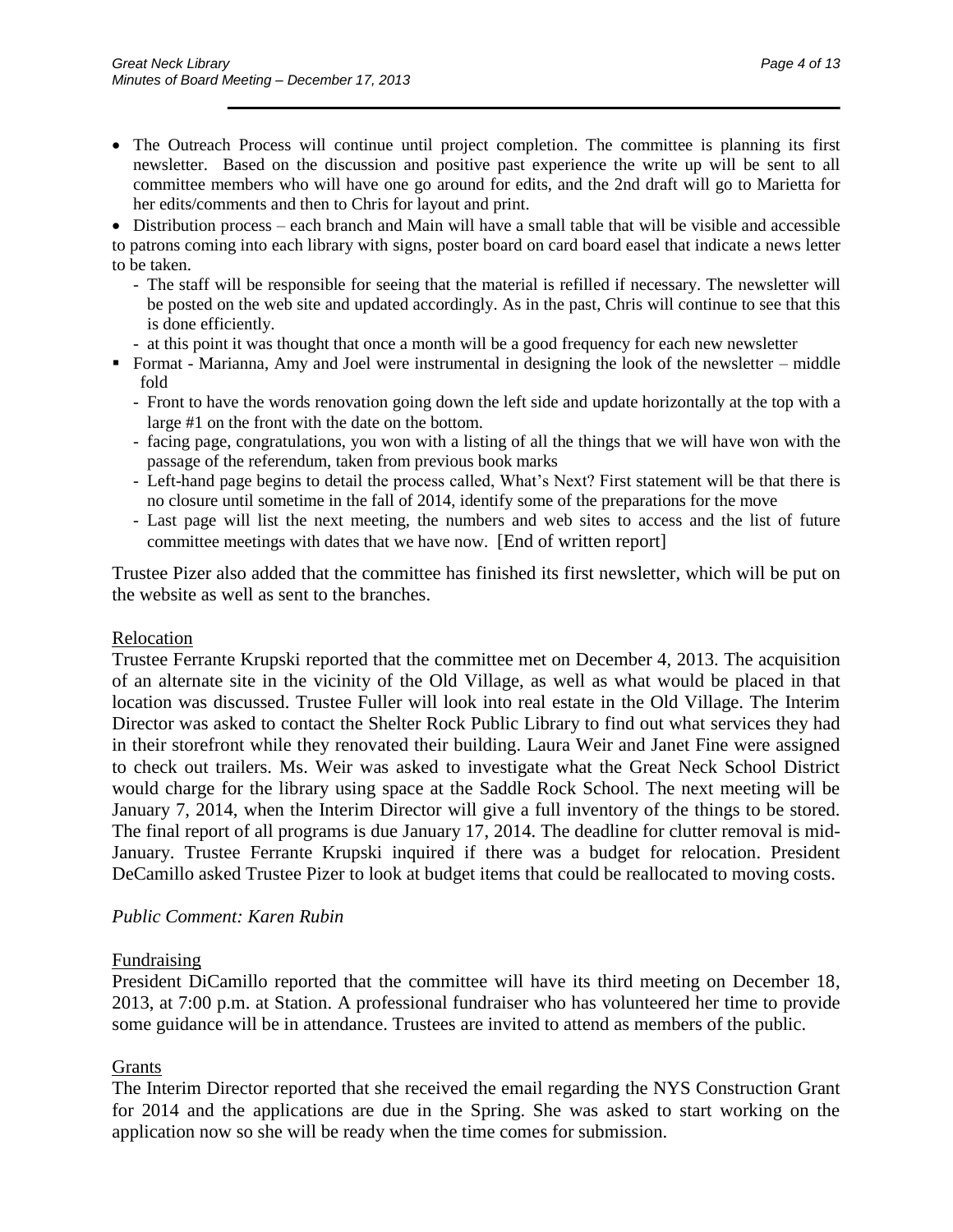Ms. Johnson stated that she is on the committee for ListServ and she will be on the look out to see what grants are available.

 $\overline{\phantom{a}}$  , and the contract of the contract of the contract of the contract of the contract of the contract of the contract of the contract of the contract of the contract of the contract of the contract of the contrac

*Public Comment: Ralene Adler*

## **Director Search Committee**

Trustee Ferrante Krupski, committee chair, stated that the last time the committee met, the Interim Director and Interim Assistant Director were charged with identifying a total of twelve directors/assistant directors in Nassau and Suffolk County to whom letters should be sent inviting them to apply for the position of library director. The Interim Director stated that the letters have not yet been sent but as soon as they have come up with a list the letters will be sent out.

*Public Comment: Karen Rubin*

## **Long Range Planning Committee**

Trustee Nina Esagoff stated that the plan has to be updated to address the referendum.

## **Policy & Bylaws Committee**

Trustee Marcus reported that the committee met last night and they are working on policies for two open items – GASB and the approval of procedures for expenditures during the renovation of the building.

## **Interim Assistant Director**

Text of written report from Interim Assistant Director Christine Johnson:

Patron Communications: I continue to monitor the [renovation@greatnecklibary.org](mailto:renovation@greatnecklibary.org) email account on a daily basis. A fellow staff member, Kashmira Shah, reported that a patron wanted to submit a suggestion but did not have an email account. I asked Shuqian Zhang, our webmaster, to create a fill-in form that does not require an email account so that patrons can submit questions and suggestions. There is a link to this new form on the main homepage. This form allows patrons to provide either a mailing address or an email address if a response is desired. Since its implementation we have received two inquiries. We are promoting the availability of this resource with signage.

In anticipation of the launch of the fundraising efforts, Janet Fine coordinated the creation of another email account: [fundraising@greatnecklibrary.org.](mailto:fundraising@greatnecklibrary.org) Once the fundraising plans are better defined, we will also provide a form that can be linked to this account. We will be announcing the availability of this email address in the Jan./Feb./Mar. 2014 newsletter.

As a member of the BAC Outreach/Publicity subcommittee, we are in the process of finalizing the first of our *Renovation Update* bulletins. In addition, I will be visiting each of the branches over the next week to better define an ongoing "Renovation Information" table that will be available throughout the next two years for patrons to easily find information and to review the renovation plans.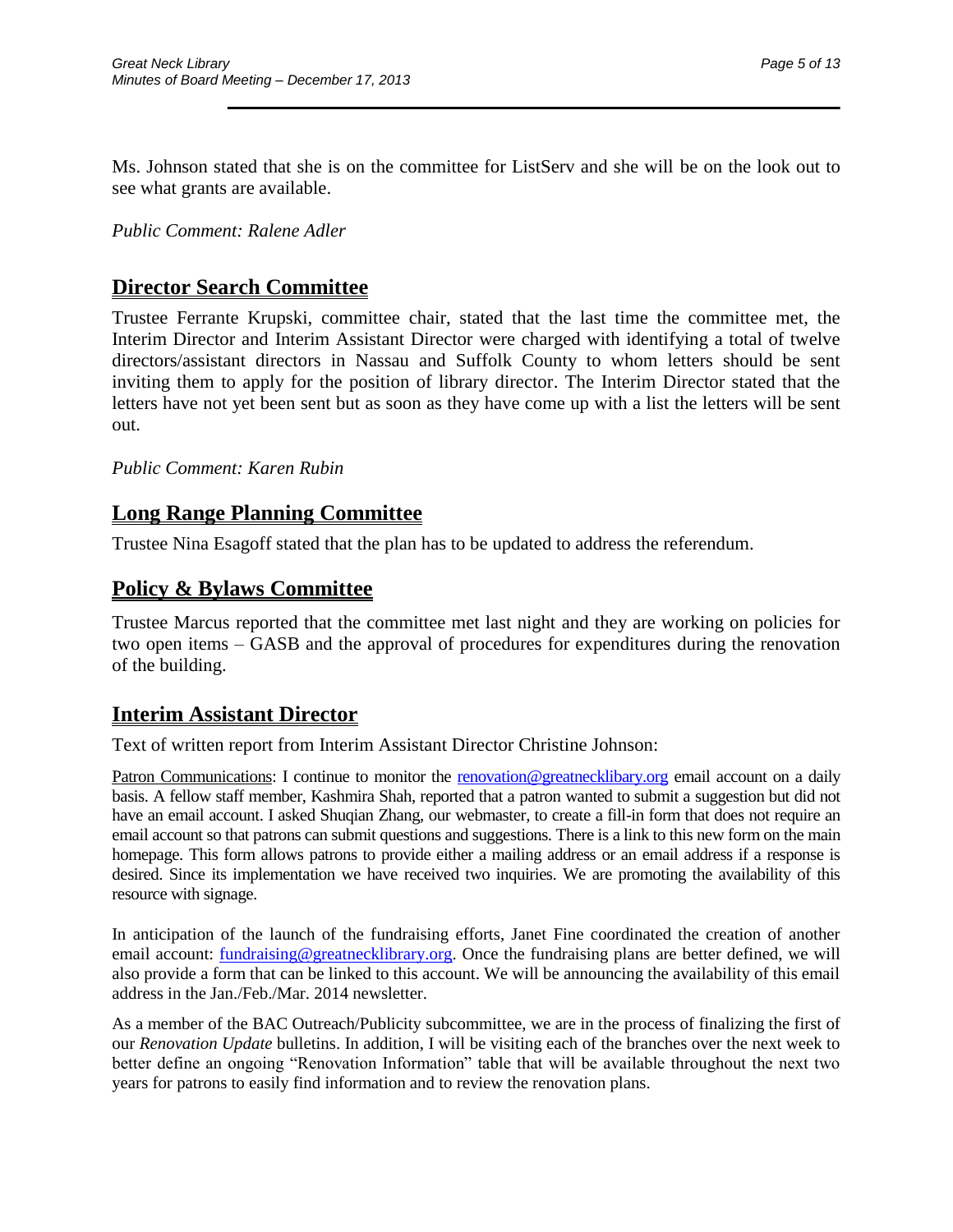I continue to add all Building-Related public meetings to our Eventkeeper System and to our BAC website. In addition, our publicity department includes those meetings as part of our weekly schedule that is distributed to the four local papers.

 $\overline{\phantom{a}}$  , and the contract of the contract of the contract of the contract of the contract of the contract of the contract of the contract of the contract of the contract of the contract of the contract of the contrac

On Wednesday, December 11, I am attending a training session at NLS called "Social Media: Taking it to the Next Level." I will prepare a report for next month's meeting sharing any ideas that I think will be useful for our communication plans.

Weeding & De-Cluttering: System and collection-wide, staff has been doing a terrific job with the weeding project. The current Weeding Report for the month of November is attached. I would specifically like to recognize our Branch Librarians, especially Kathleen Cotter at Station, and our Young Adult Librarian, Courtney Greenblatt on their ramped up efforts to clear the shelves of unneeded materials.

We are finalizing the removal of all remaining Audiocassette and VHS items. Our next collections to be targeted are Audiobooks for all levels (Adult, YA and Juvenile), the Reference Collections and a systematic progression through the Adult & YA Non-Fiction collections by Dewey ranges.

In addition, I have asked all Department Heads to remind ALL staff to begin the process of de-cluttering all work spaces. I will be issuing a system-wide memo reiterating this message. As we know, it will be easier to dump excess materials, papers, unusable supplies, etc. over the course of a few months, rather than waiting until we are close to the date of Main's closure.

I will be working closely with all of the Branches on the effort to clear the clutter at all locations.

Food Pantry Collection: We have refocused our efforts to publicize the Interfaith Food Pantry Collection. Both staff and our patrons have been very generous with their donations. The collection will run until the end of this month, and if it is agreeable to the Board, perhaps to continue into the New Year.

Grants/RFID: Since there has been very little time between our last Board Meeting/Report (when you factor in Thanksgiving and my illness) and today, I have not had much of an opportunity to work on the Grant Initiative other than signing up for the automatic updates that come from the NY Assembly and the Foundation Center. I will be reviewing the entire list of grants provided by the Town of North Hempstead website as well as the NYSERDA grants. I will try to have some additional information to present at the December 17 Board meeting.

Looking forward, I will be working with Laura to prepare paperwork in anticipation of the next round of NYS Public Library Construction Grants that will be awarded via the Nassau Library System. To help us in these efforts, I have signed up for one online and two in-person classes that are offered for free by the Foundation Center:

Grantseeking Basics, a webinar on January 7

Proposal Writing Basics and Proposal Budgeting Basics, two back-to-back classes on January 14.

I have been in touch with two of the four RFID system vendors from which we will be requesting proposals. I now need to review the RFP samples that I have so that we can formally request a proposal on which to base our decision regarding this software.

Thank you for your attention to this report. Please feel free to contact me with any questions. [End of written report]

In addition to her written report, Ms. Johnson reported that the weeding has picked up pace and she will email the final report which included what was added and discarded for the year.

## **Interim Library Director**

Text of written report from Interim Director Laura Weir: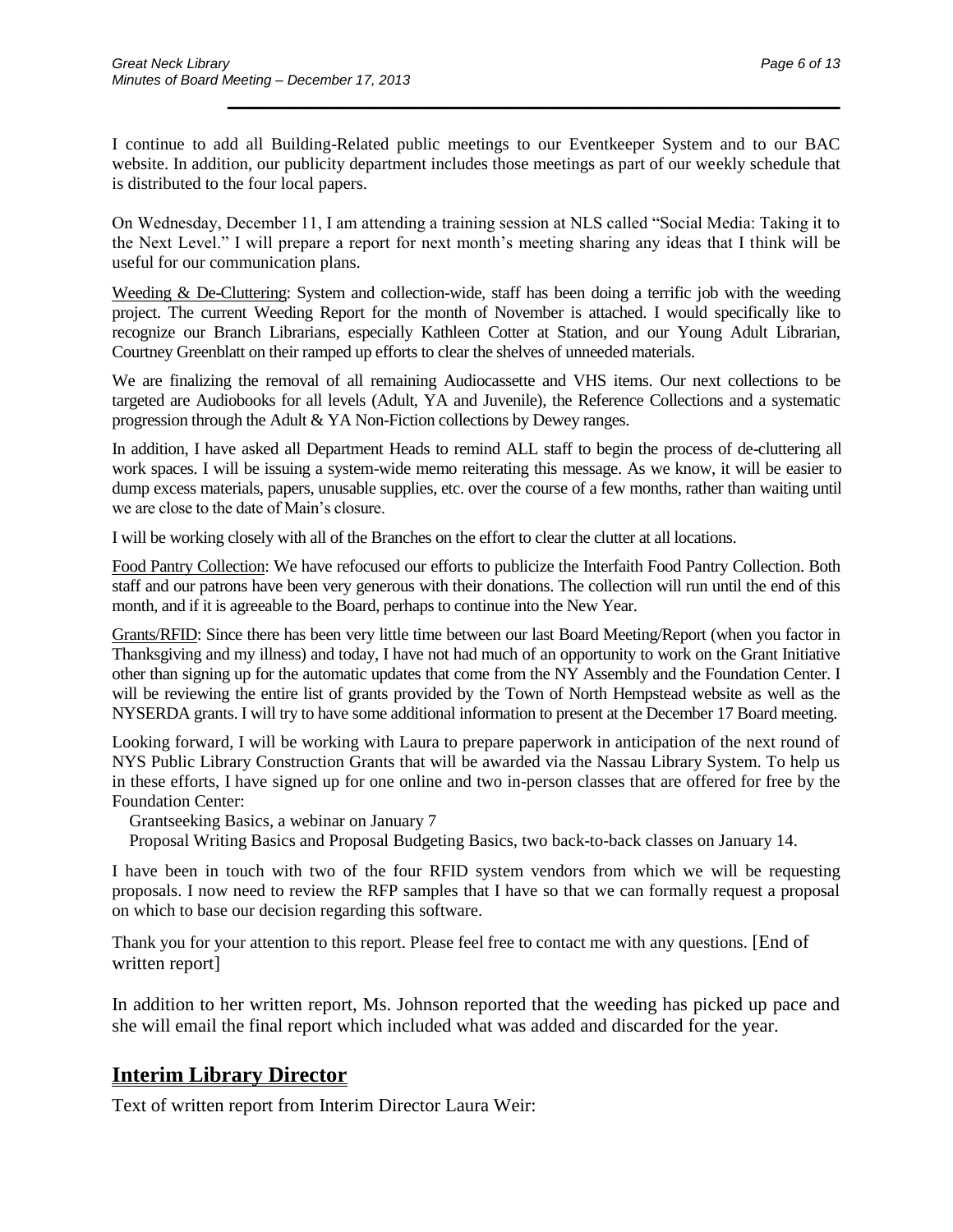Staff Development Day Evaluation: I have sent a letter to the Nassau County Police Department of Community Affairs praising Officer Chuchul's performance. I thanked the NCPD for recognizing the need in the community for police personnel to speak to community organizations about matters of safety, and thanked them for reinstating NCPD outreach appearances at local group meetings.

 $\overline{\phantom{a}}$  , and the contract of the contract of the contract of the contract of the contract of the contract of the contract of the contract of the contract of the contract of the contract of the contract of the contrac

I am also in the process of answering questions that staff raised at the afternoon *GNL Issues and Answers* session with Jon Aubrey and Ethan Mann. As a result of the afternoon walkthrough, I have been asked to hold a series of fire drills at Main and at the Branches. I will coordinate that with the Maintenance Department. Jose Rodriguez is a volunteer firefighter.

Department Head Meeting: Department Heads were advised to examine all materials purchasing carefully as we plan for the closing of the Main Library. Librarians were specifically told to order only essential non-fiction materials that will still be relevant after 2 years in storage. Popular non-fiction, such as biographies, medical information, and cooking, will continue to be ordered as they will be moved to the popular reading collection at the 3 branch locations. Department Heads were urged to continue to weed their collections with vigor, and to examine office space with an eye to spot and discard clutter. Department Heads were reminded to expect written reports that include suggestions on how to implement "best practices" from staff who attend meetings and workshops.

Communication and Interaction with the Great Neck Public Schools: I sent a letter to Dr. Dolan praising his staff for their management of the Public Referendum Vote at the two voting sites. I noted that School Clerk Diana O'Connell was extremely helpful in coaching me through the Referendum process and answered all my telephone queries with patience from the first time I spoke to her August of 2013. I mentioned that Agnes Buckley, the person in charge at the Baker School site was very helpful to me on the day of the vote.

In response to comments from several Parkville Branch patrons, I also sent a letter to Dr. Dolan discussing the school bus schedule at the Parkville school and its effects on the Parkville Branch Library parking lot. I requested an additional handicapped parking space. I also inquired if there might be classroom space in the Annex that the Library might be able use for office space or storage space when the Main Library closes for renovation.

Dr. Dolan has been very helpful in attempting to find a place for Levels to meet when the Main Library is closed for renovation. Last week I went with Ethan, Barry and Kris to tour classroom space at the Saddle Rock School. Principal Erick Nezowitz and Assistant Principle Lucy Brady were very generous with their time as we toured the facility and discussed areas of the building that could accommodate afternoon and evening space for the Levels program.

Ethan and I have an appointment on Monday, December 16 to tour the facilities at Stepping Stone Park to consider for a possible location for the Levels program, or, as a place to move other library functions.

## **Finance Committee**

Written report below of the Finance Committee meeting on Wednesday, November 13, 2013 at 7:30 p.m. at the Main Library:

- I. Monthly Statement Review
	- A. Funds and Balances

Mr. Zitofsky has held conversations with local banks including HSBC and Capital One regarding interest rates. He will be in touch with Community National Bank.

- B. Warrants: was reviewed, Treasurer's Report was reviewed. We have not yet received tax revenues from the School. But have received 3 PILOT payments.
- C. Overtime Analysis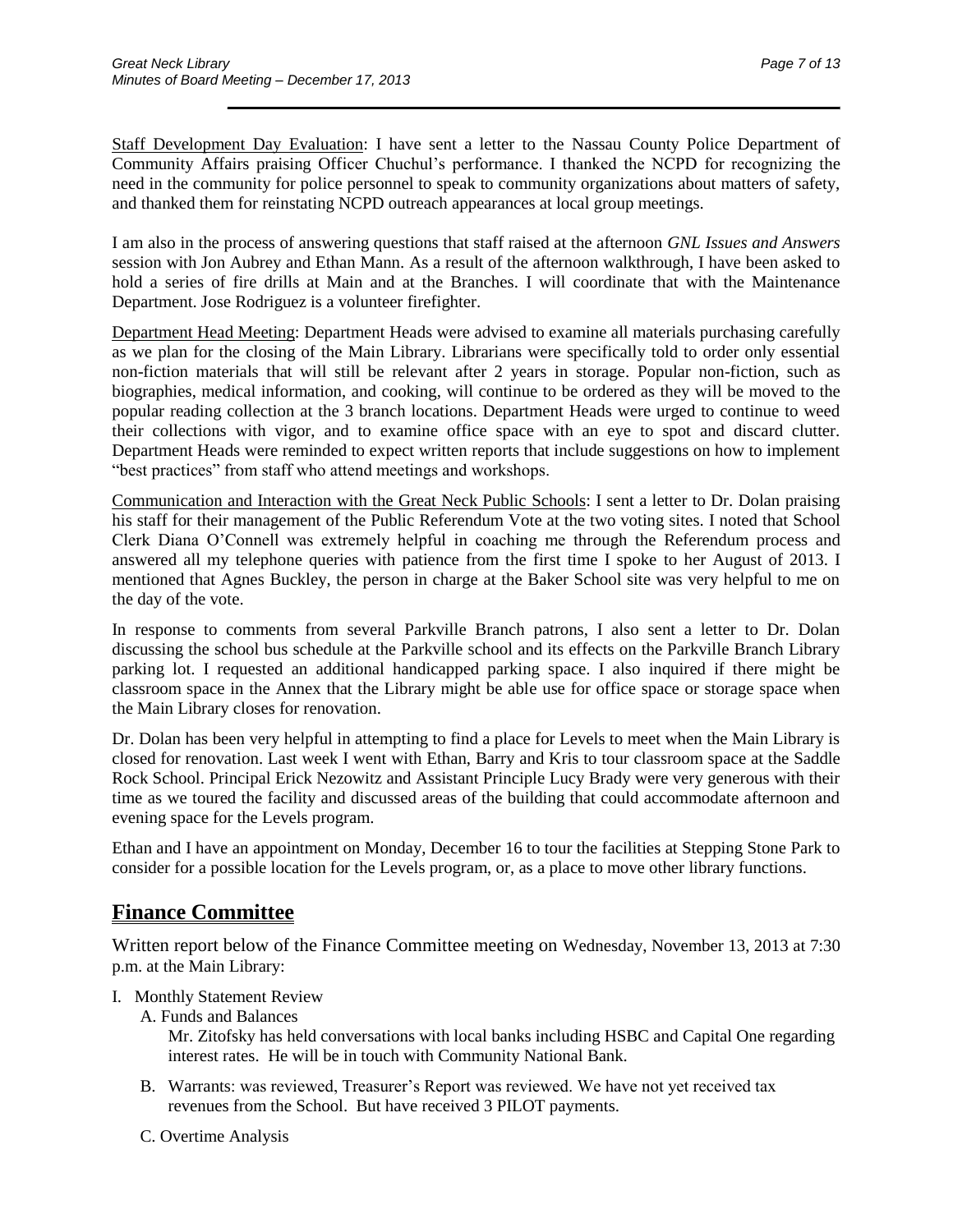#### D. Payroll Changes Report

#### II. New Business

- A. Tax exempt number security: The Business Manager will investigate the use of the Barnes and Noble library account. Mr. Zitofsky to draft new process for issuing tax exempt paper. He will supply a list of house accounts.
- B. Self check expense for branches: Self check at the branches has not been a procedure under review.

 $\overline{\phantom{a}}$  , and the contract of the contract of the contract of the contract of the contract of the contract of the contract of the contract of the contract of the contract of the contract of the contract of the contrac

C. Cost of Parkville updates - painting, carpeting, landscaping, return of money from the yard sale? Charlie has the estimates and a recommendation that will be brought before the Library Board. The Library does not charge a fee to vendors to participate in the Parkville yard sale. There was some discussion about Library Policy regarding the yard sale.

#### III. Old Business

A. Audit Review: At the Finance Committee's special meeting on November 5, 2013 the Library's auditor, Jill Sanders of Cullen & Danowski, presented the audited financial statements for the year ended June 30, 2013, reporting a general operating fund surplus of \$342,832

i. Assignment of surplus: It was determined that \$42,800 of the general fund surplus should be transferred to the Automated Library Fund and \$300,000 be transferred to the Main Building and Special Services Fund.

ii. Review of transfers: Trustee DiCamillo suggested we get our Bank Statements electronically. We can start pulling statements down at the beginning of each month. We would have the statements and the interest information faster that way.

Categories in deficit: Specific categories of Materials and Programs were overspent. Identify and fix. Encore Software was not budgeted. It should be a budgeted item. Mr. Zitofsky will review NLS Direct Access Fees. Why are postage expenses at 42.5%?

There was a discussion of the van maintenance and the need to procure a credit card for buying gas. We used to have a house account but the gas station we have been using is discontinuing that. Trustee DiCamillo requested a list of all house accounts and would like to see the gas bills for the last six months. Mr. Zitofsky will contact John Powell of the GNUFSD about gas tax. Can the Library be exempt?

Modification of budget categories: During the course of the Treasurer's Report there was discussion about Children's Department book buying. LW will talk to Deidre about reducing her book orders as we plan to close the Main Library.

- B. Credit/Debit card fine payments: As this is a new service, we will have to create a policy. The Policy Committee will take it up. Ask Peter Fishbein if we can pass along a convenience fee charge to recoup the bank transaction charges.
- C. Installation of new copier: When?
- D. Business Manager's Report
	- i. Real Estate Files

Measurements and recaptured space: 17 boxes could fit in a large Filing cabinet. LW does not feel these files need to be digitized, however, we are in the process of contacting Digiscribe for an estimate. Cost of scanning - sub contractor and library personnel. Ī

ii. RFID, preliminary numbers and installation in branches. Chris has pre-registered in the NYS Grants Gateway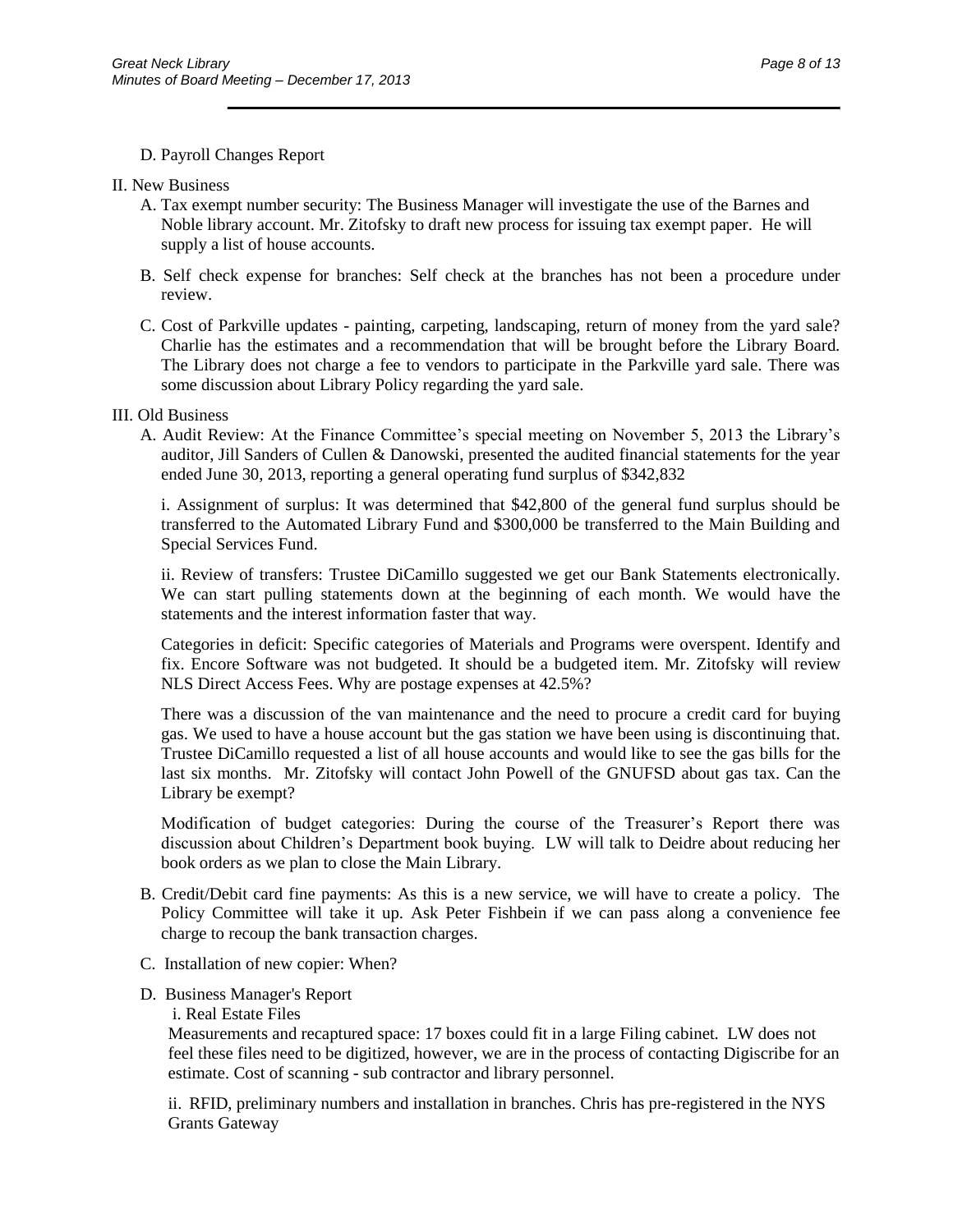iii. Lines to produce additional revenue: PILOT Funds. \$33,374 payments have been received from GNPS. Need resolution to assign to Main Building and Special Services Fund.

 $\overline{\phantom{a}}$  , and the contract of the contract of the contract of the contract of the contract of the contract of the contract of the contract of the contract of the contract of the contract of the contract of the contrac

iv. Alarm Report No False Alarms

v. Cost benefit analysis of collection agency vs. returns Yes, we have a 60% return rate of materials and monies collected.

- E Grants list monthly review
- F. Data Base Information: In process

G. Cost and number of new Chinese, Korean and Hindi titles 14 ordered this year , 2 copies each one for Main one for Parkville.

H. Patron counters; pricing for new counters that will establish day and time.

- I. Money actualized from the book sales since 1/1/2013 \$4,470.
- J. \$100,000.00 grant status: see D2.

### **Secretary**

Trustee Solomon reported that there is a spreadsheet of items that require followup by a trustee or member of the staff. A first draft was sent to President DeCamillo a few weeks ago, and they will continue to refine the format.

## **President's Report**

President DiCamillo complimented staff on the wonderful job done with getting the information out to the media for the referendum. Their attitude was terrific and the successful referendum could not have been accomplished without them. She is thinking about having a luncheon to recognize staff either after the holidays or in January. Expenditure for the luncheon should not exceed \$500. [See New Business - page 13 - for resolution]

## **NEW BUSINESS**

### **Acceptance of Patio Garden Donations**

**Upon motion by Joel Marcus and seconded by Francine Ferrante Krupski, and after discussion, it was,**

> **RESOLVED,** that the Great Neck Library Board of Trustees formally accept a donation of \$100 from Marietta DiCamillo and Marianna Wohlgemuth in memory of Rosalie Ripa, and a matching grant of \$200 from Major League Baseball Players Association Trust towards the Patio Garden Fund.

**VOTE:** Yes – 7 (DiCamillo, Ferrante Krupski, Fuller, Marcus, Nina Esagoff, Pizer, Solomon) *MOTION CARRIED UNANIMOUSLY*

## **Acceptance of PILOT (Payments in Lieu of Taxes)**

**Upon motion by Michael Fuller and seconded by Josie Pizer, and after discussion, it was,**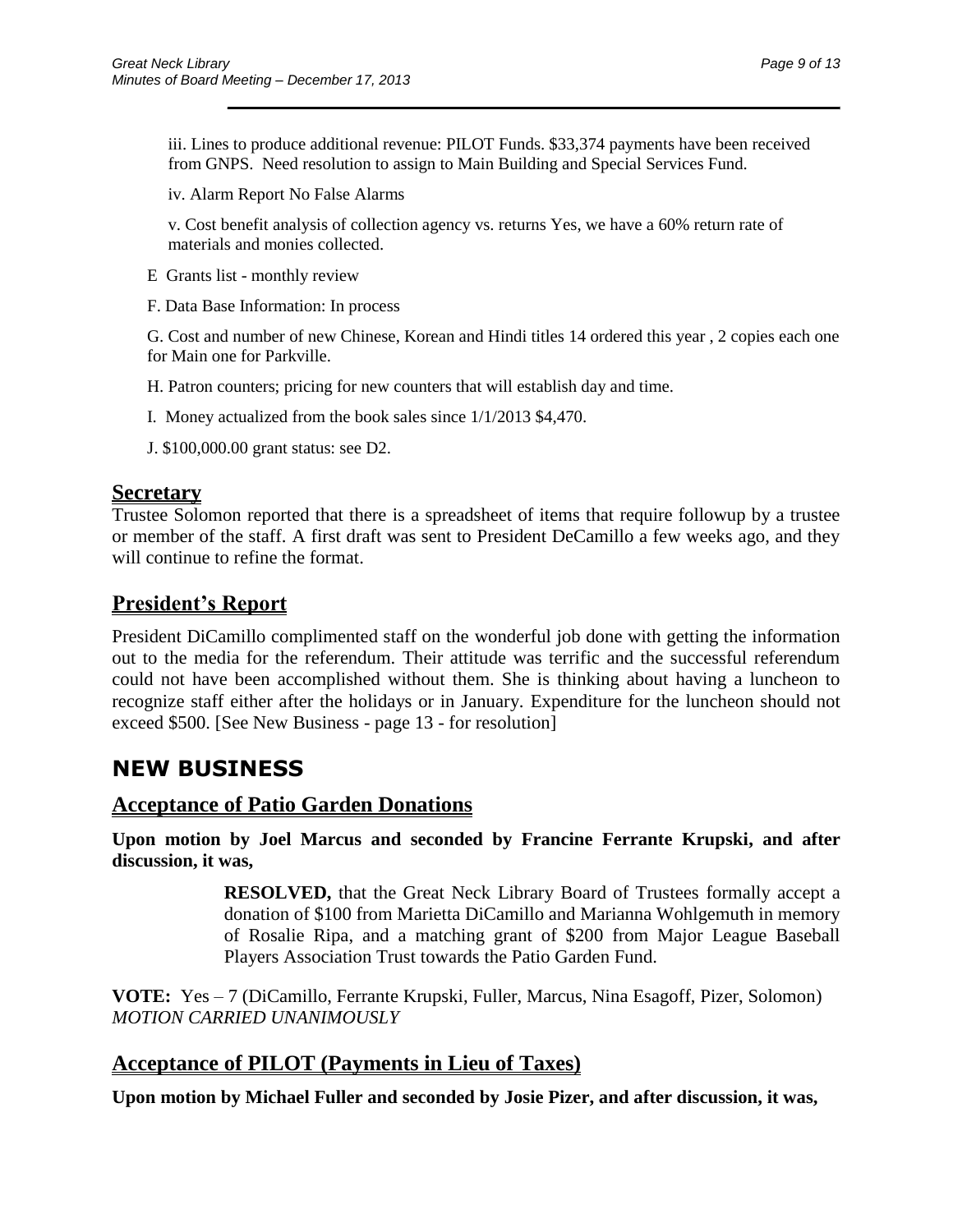**RESOLVED,** that the Great Neck Library Board of Trustees accept the PILOT funds received from the Great Neck Public Schools, and that all such funds be transferred into the Main Building & Special Services fund.

 $\overline{\phantom{a}}$  , and the contract of the contract of the contract of the contract of the contract of the contract of the contract of the contract of the contract of the contract of the contract of the contract of the contrac

Business Manager Zitofsky explained that initially he received a check for over \$33,000 from the Great Neck School District representing the first half of a PILOT payment for this year which caught his interest. He called John Powell, Superintendent of Business, who did some research and presented the information to the School Board. They voted and approved our share of the PILOT funds amounting to \$251,473 going back 15 years – money we did not know about.

*Public Comment: Karen Rubin*

**VOTE:** Yes – 7 (DiCamillo, Ferrante Krupski, Fuller, Marcus, Nina Esagoff, Pizer, Solomon) *MOTION CARRIED UNANIMOUSLY*

## **Authorization of NYS Special Legislative Grant**

**Upon motion by Janet Nina Esagoff and seconded by Varda Solomon, and after discussion, it was,**

> **RESOLVED,** that the Great Neck Library Board of Trustees formally accept a NYS Special Legislative Grant in the amount of \$25,000 from Senator Martins.

**VOTE:** Yes – 7 (DiCamillo, Ferrante Krupski, Fuller, Marcus, Nina Esagoff, Pizer, Solomon) *MOTION CARRIED UNANIMOUSLY*

## **Authorization of Expenditure for Scanners**

**Upon motion by Francine Ferrante Krupski and seconded by Josie Pizer, and after discussion, it was,**

> **RESOLVED,** that the Great Neck Library Board of Trustees authorize the purchase of three (3) Flatbed Bookedge Scanners from CCP Solutions at a total cost of \$15,960 to be charged to the NYS Special Legislative Grant from Senator Martins and to be installed in each of the branches

*Public Comment: Marianna Wohlgemuth*

**VOTE:** Yes – 7 (DiCamillo, Ferrante Krupski, Fuller, Marcus, Nina Esagoff, Pizer, Solomon) *MOTION CARRIED UNANIMOUSLY*

## **Authorization of Expenditure for Floating Collection Module**

**Upon motion by Varda Solomon and seconded by Francine Ferrante Krupski, and after discussion, it was,**

> **RESOLVED,** that the Great Neck Library Board of Trustees authorize the purchase of the Floating Collections Software module from Innovative Interfaces, Inc., at a cost of \$6,750 to be charged to the NYS Special Legislative Grant from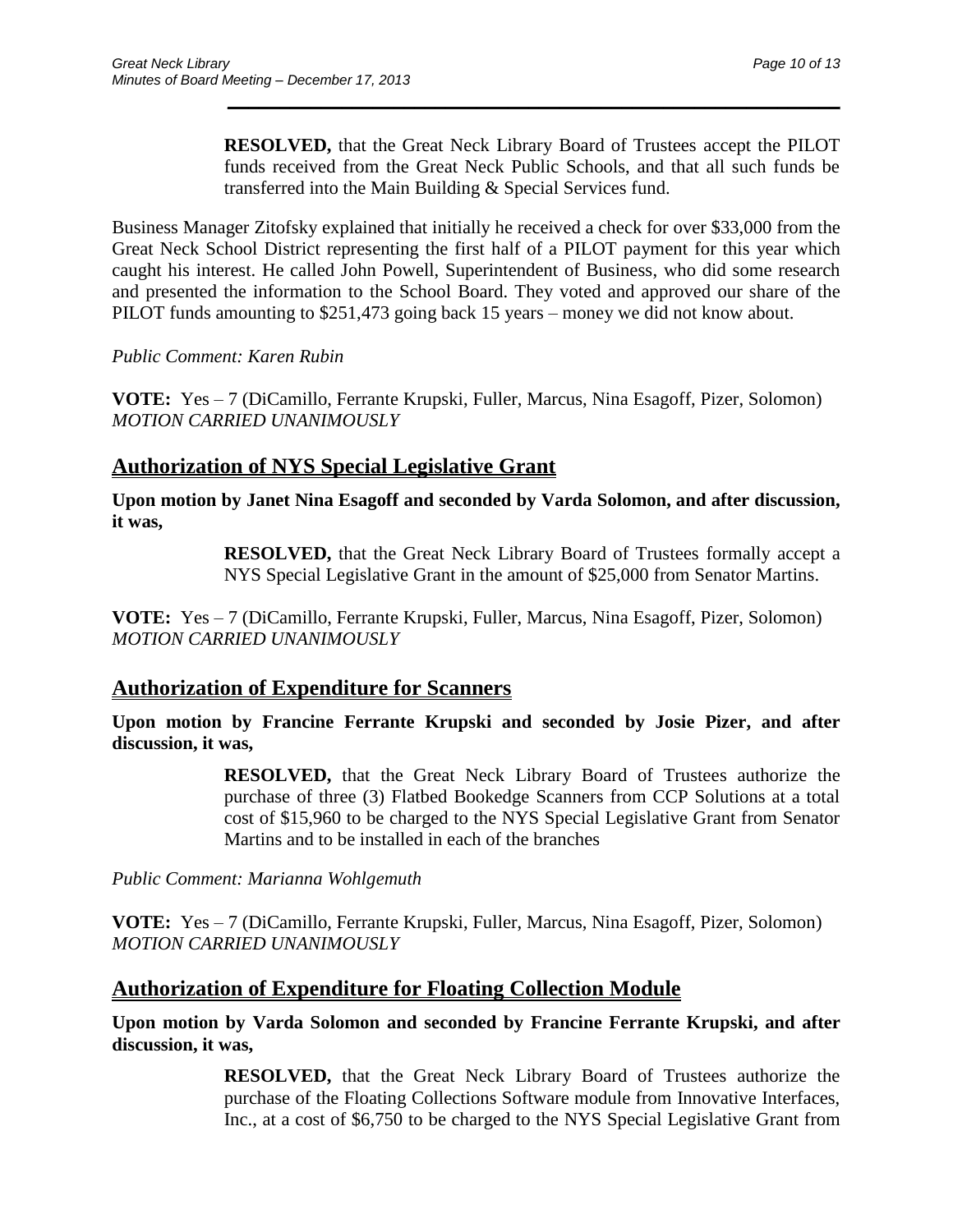Senator Martins. Future annual maintenance charges of \$67.50 will be incorporated into the operating budget.

 $\overline{\phantom{a}}$  , and the contract of the contract of the contract of the contract of the contract of the contract of the contract of the contract of the contract of the contract of the contract of the contract of the contrac

Interim Assistant Director Johnson explained the function of the floating collection. When the Main Building is closed, library material will float from branch to branch without having to be returned to the owning location, and the library will be able to buy fewer copies. This arrangement will also be used for the large type collection.

The Interim Director plans on inviting Senator Martins to the library and have him photographed alongside the scanners.

**VOTE:** Yes – 7 (DiCamillo, Ferrante Krupski, Fuller, Marcus, Nina Esagoff, Pizer, Solomon) *MOTION CARRIED UNANIMOUSLY*

## **Appointment to Building Advisory Committee**

Alice Merwin was appointed to the Building Advisory Committee to fill the vacancy created by the resignation of Stu Hochron.

## **Request for Member Library Support of NLS for 2014**

## **Upon motion by Josie Pizer and seconded by Joel Marcus, and after discussion, it was,**

**RESOLVED,** that the Great Neck Library Board of Trustees approve the Nassau Library System's request for financial support for 2014 in the amount of \$46,912 as outlined in their proposal dated October 31, 2013.

President DiCamillo recommended that the Board should not pass this resolution. She attended the Area 7 meeting and listened to the ensued discussion. The fees for Great Neck have doubled over a three-year period and will be increasing for the subsequent fiscal year to about \$55,000.

She stated that she was informed by the attorney that these are voluntary fees for services we do not have to choose to use, such as OverDrive and databases. She suggested that if Great chooses to purchase the databases as a standalone library, we would not have to pay the fees. Jericho is a standalone library and they notified their patrons that they are no longer using NLS Overdrive database. The Interim Director added that Jericho, despite being a standalone library, is not withdrawing from NLS and will be paying the fees. Great Neck would not be withdrawing from NLS but is contemplating not using the voluntary services, e.g. databases, provided through NLS. President DiCamillo is hoping to meet with Jericho in January.

The Interim Director pointed out that the last time around, we had voted 'no' but we continued to use the services NLS provided. Certain services, like interloan, NLS has to provide. They will retrieve the books from the different libraries but they will not deliver them to Great Neck; we would have to pick them up at NLS. Unlike some libraries that depend on NLS for everything, Great Neck does not use a lot of their services and is not a member of ALIS. She stated that she has other things to discuss at a later date.

*Public Comment: Karen Rubin, Ralene Adler*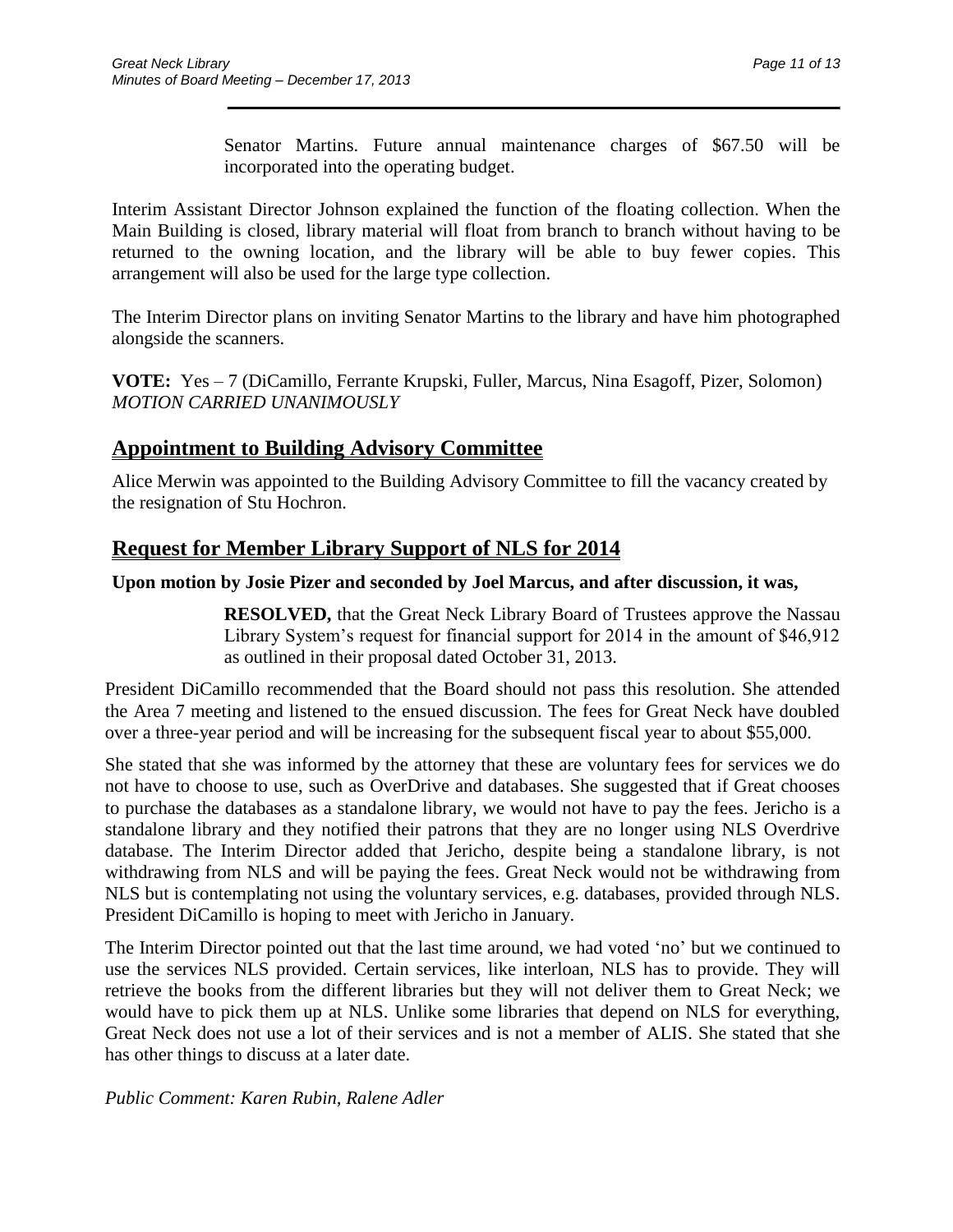**VOTE:** Yes – 0; No – 6 (DiCamillo, Ferrante Krupski, Fuller, Marcus, Nina Esagoff, Pizer); Abstention – 1(Solomon) *MOTION DEFEATED*

## **Minimum Wage Increase**

**Upon motion by Joel Marcus and seconded by Michael Fuller, and after discussion, it was,**

**RESOLVED,** that the Great Neck Library Board of Trustees authorize the Business Manager to adjust Page I salaries to be in compliance with the new New York State minimum wage of \$8.00 per hour as detailed in the revised November 2013 Payroll Changes Report.

 $\overline{\phantom{a}}$  , and the contract of the contract of the contract of the contract of the contract of the contract of the contract of the contract of the contract of the contract of the contract of the contract of the contrac

**VOTE:** Yes – 7 (DiCamillo, Ferrante Krupski, Fuller, Marcus, Nina Esagoff, Pizer, Solomon) *MOTION CARRIED UNANIMOUSLY*

## **Cleaning Service Contract**

### **Upon motion by Michael Fuller and seconded by Josie Pizer, and after discussion, it was,**

**RESOLVED,** that the Great Neck Library Board of Trustees authorize the engagement of Strike Force cleaning company effective February 1, 2014, in accordance with their proposal dated November 17, 2013 in the amount of \$4,161 per month to be charged to the Cleaning Service budget line.

**VOTE:** Yes – 7 (DiCamillo, Ferrante Krupski, Fuller, Marcus, Nina Esagoff, Pizer, Solomon) *MOTION CARRIED UNANIMOUSLY*

*Mr. Wohlgemuth, Head of Maintenance, will see that they know how our alarm system works.*

## **Bond Counsel**

### **Upon motion by Janet Nina Esagoff and seconded by Francine Ferrante Krupski, and after discussion, it was,**

**RESOLVED,** that the Great Neck Library Board of Trustees authorize the Building Advisory Committee to consider in executive session, with all Trustees being invited, and recommend to the Board of Trustees personnel to provide professional services for the building project to include, but not limited to, financial advisor, investment banker, borrower's counsel, cost estimator, public relations (if any), land use and zoning counsel, on the condition that the committee whenever possible obtain three (3) proposals for such services prior to such recommendation.

**VOTE:** Yes – 7 (DiCamillo, Ferrante Krupski, Fuller, Marcus, Nina Esagoff, Pizer, Solomon) *MOTION CARRIED UNANIMOUSLY*